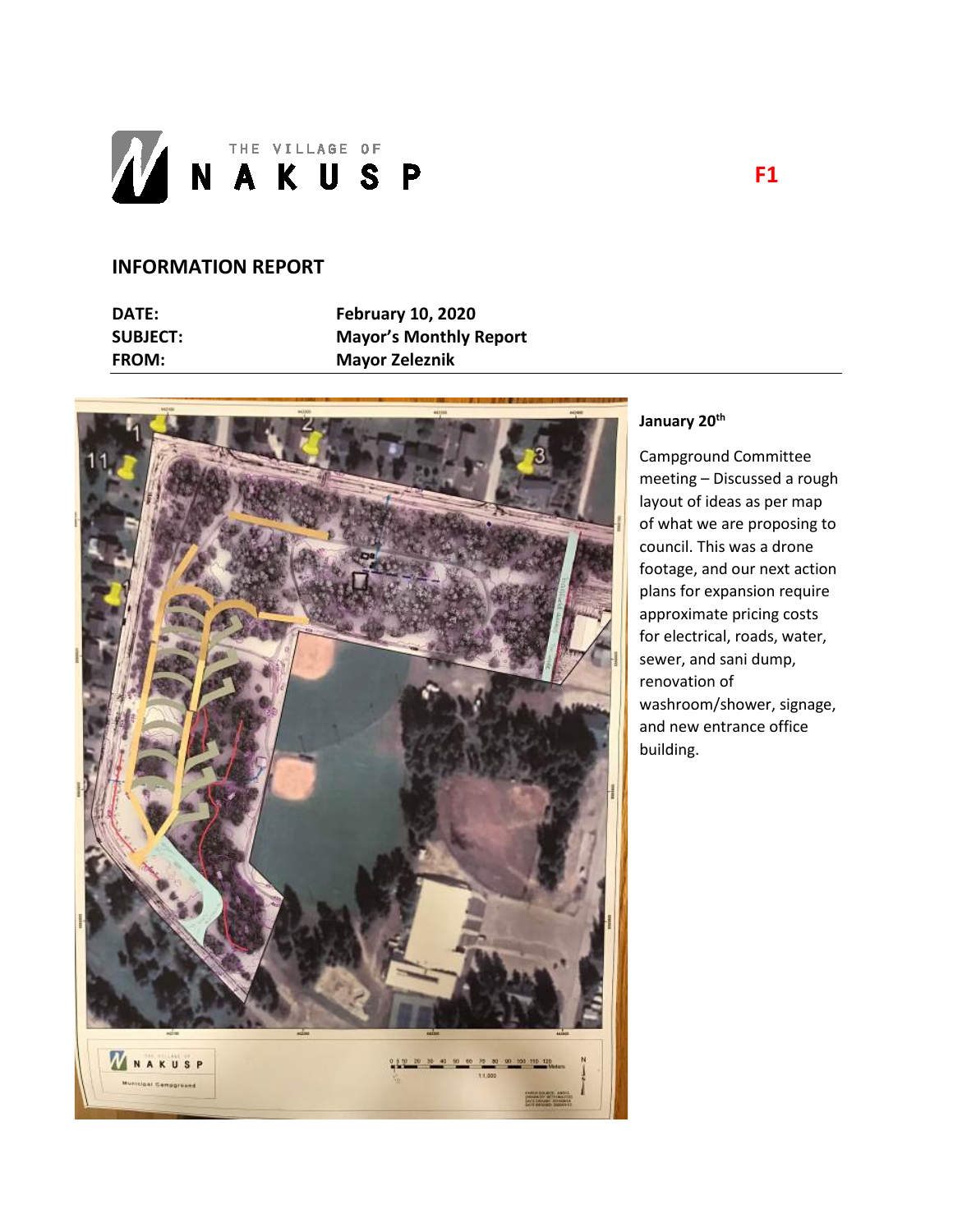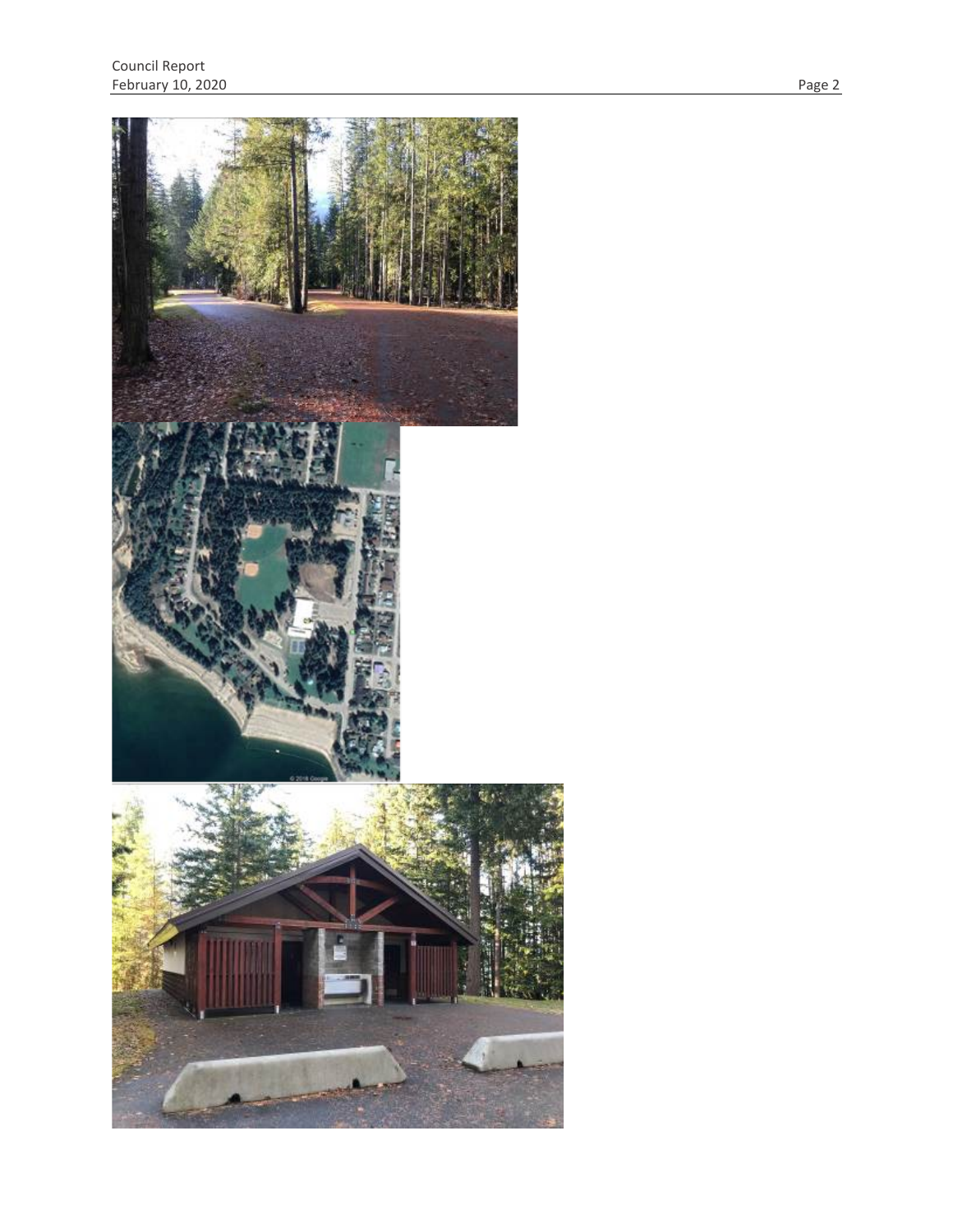



January 21<sup>st</sup> - Attended the Nakusp Seniors Association AGM meeting. New re-elected President is Tom Lei, Vice President is Guy Duchaine, Secretary is Doreen Desrochers, and Treasure is Elizabeth Miller. There were 62 members in 2019, and since I turned 65 bought my first membership. The community needs to thank Joe Desrochers who built all the inside kitchen cupboards at the senior's hall and donated his time, labor, and material, a savings of \$15,000.00.

January 22<sup>nd</sup> – Attended the West Kootenay Boundary Regional Hospital Directors WKBRHD. Highlights: Stated the major renovations to surgery area at our Arrow Lakes Hospital is behind schedule by at least two months. Under New business recommendation ask of the board to fund the full amount of the Interior Health Authority's 2020 funding request for 2020/21 of \$2,771,820.

Presentation to the WKBRHD by Brent Hobbs, Director of Patient Transportation Interior Health and Chelsea Mossey, Manager of Government Relations BC Transit on Patient Transportation.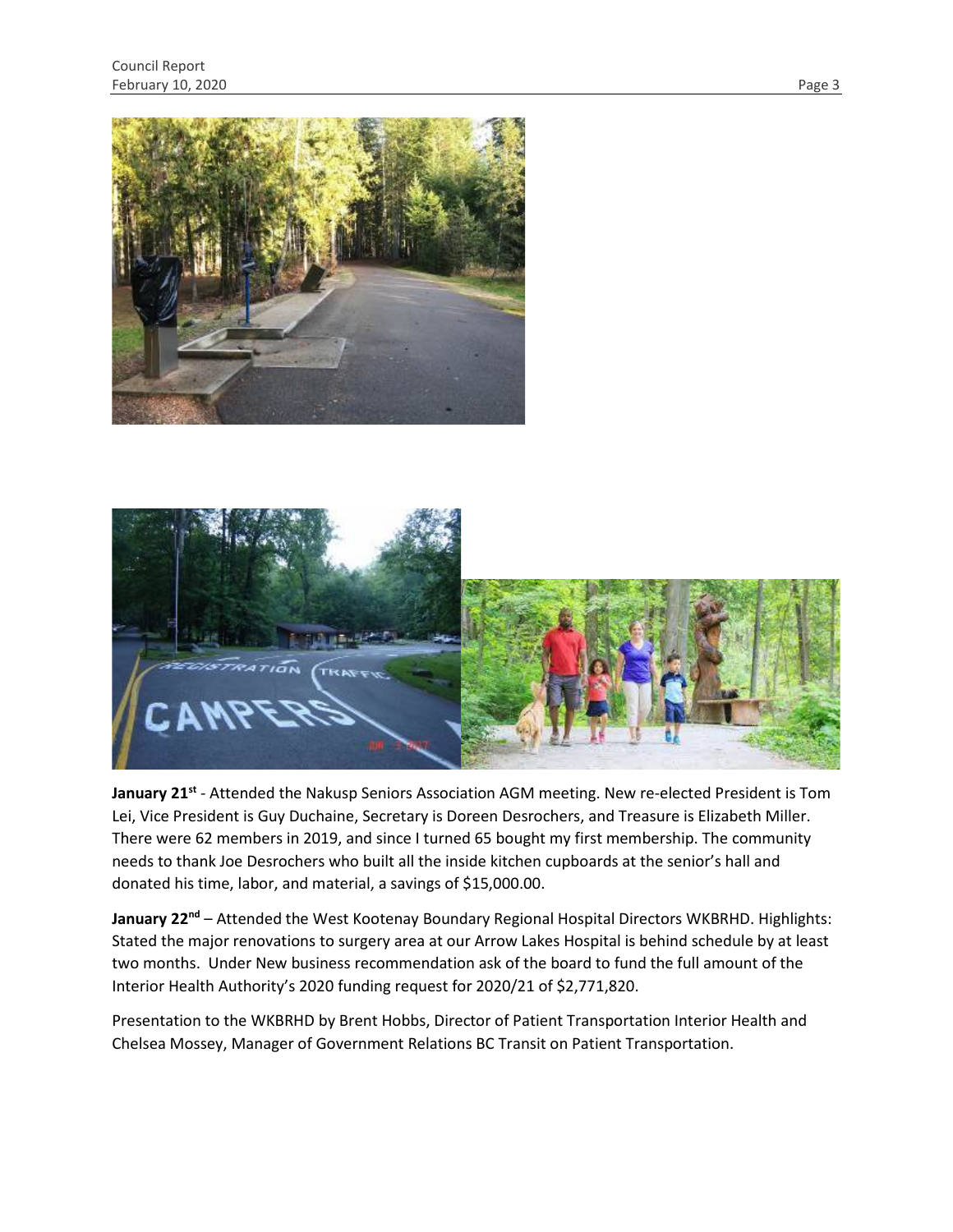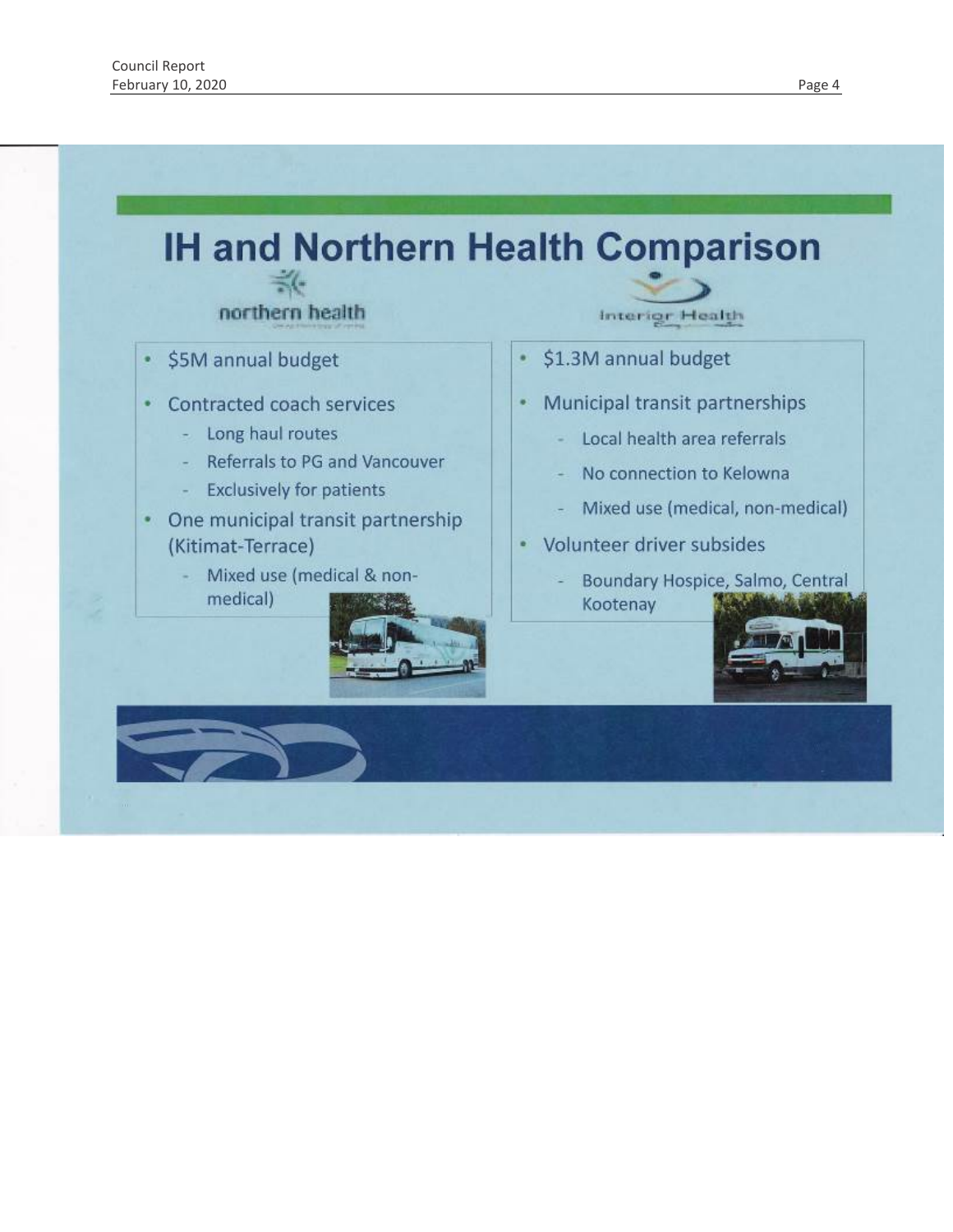# **Health Connections Ridership (2019) Medical Versus Non-Medical**



| Trip                | <b>Distance</b> | Fare (1 way) | Cost Recovery (IH)<br>the media howes for the thing |
|---------------------|-----------------|--------------|-----------------------------------------------------|
| Castlegar to Trail* | 30 KM           | \$2.00       | 3% (97% subsidy)                                    |
| Nelson to Trail*    | <b>70 KM</b>    | \$3.50       | 9% (91% subsidy)                                    |
| Kaslo to Trail      | 140 KM          | \$4.00       | 5% (95% subsidy)                                    |
| Nakusp to Trail     | 170 KM          | \$4.00       | 5% (95% subsidy)                                    |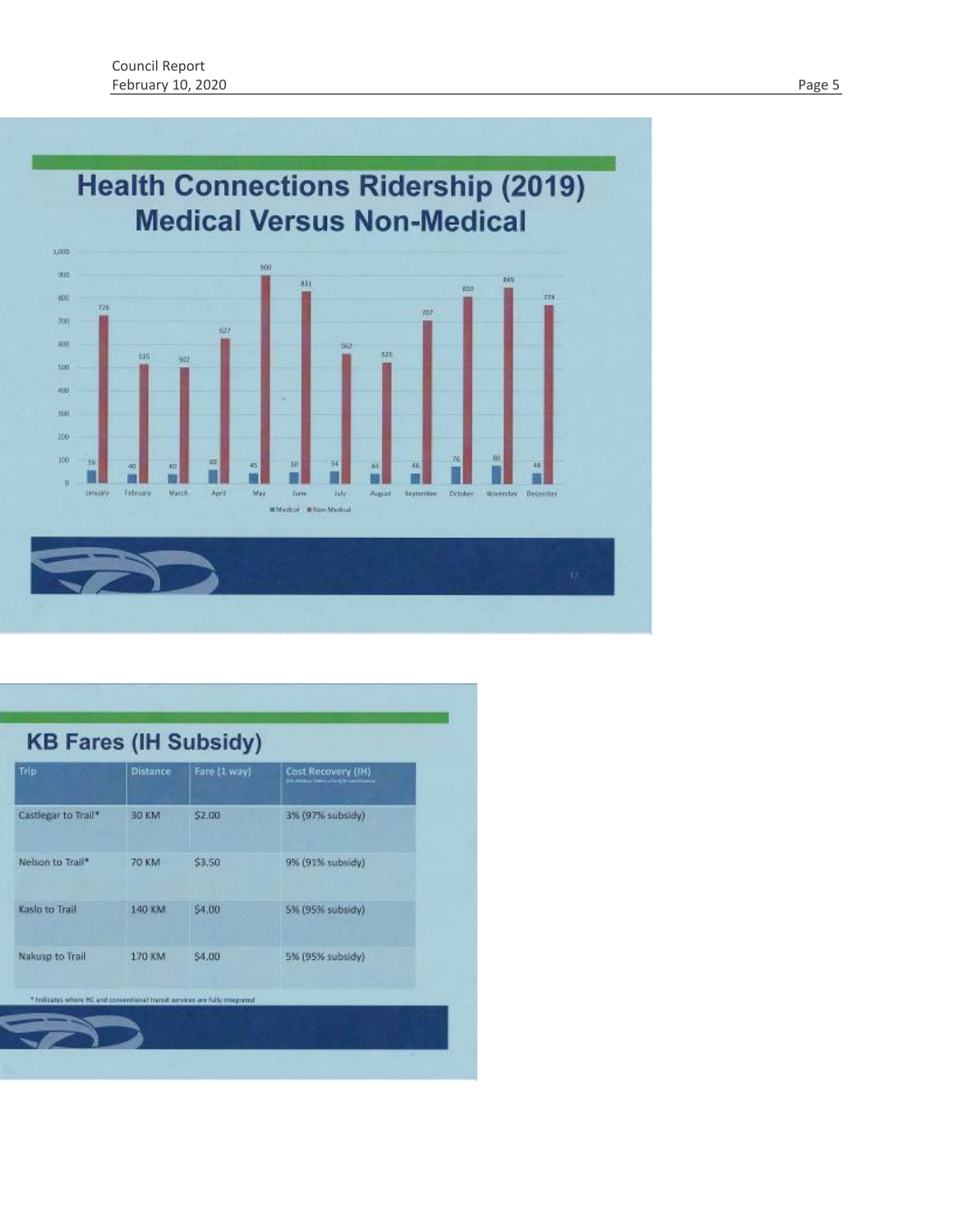January 27<sup>th</sup> – Attended the West Resource Recovery Committee WRRC meeting. Was presented with the 2020 – 2024, Five Year Financial Plan Highlights:

Under Capital Expenditures:

Nakusp closure and transfer – begin closure plan 2022, transfer 2023, and landfill closure 2024. The cost projected to finalize this closure and transfer will be approximate 1,550,000 million. Asked about ongoing testing of landfill and does the land revert to the crown? Was told there would be ongoing testing and would not go back to the crown. Stated in some communities after cleanup have made parks, and in Kamloops that the community has made a subdivision on top of their old landfill. User fees for 2020 for large disposals will increase to \$110/tonne MW; Beginning in 2021 increases to \$125/tonne MW, will need to update the community.

**January 28th** - Met with members of the Regional District of Central Kootenay on Tax Requisition and Calculated Tax Rates for Municipalities and Electoral Areas. Attending for RDCK was CAO Stuart Horn and RDCK Area K, Paul Peterson, along with 3 members of council and Director of Finance/ Deputy CAO, along with 3 members of the public. Good understanding of rate structure that are shared resources between the Village of Nakusp and RDCK Area K and defined areas. One item for further discussion will be the Fire Department, and thanked the RDCK Director with help offsetting some of the costs to the recent increase to our fire dept.

**January 29th** - Council and Staff met with the group from B&A for an update on our Nakusp Official Community Plan and also attended the open house on January  $30<sup>th</sup>$  at the Nakusp & District Sports Complex Auditorium. Was a very interesting concept for going forward and decisions will need to be made on the vision of Nakusp for the future. The community has had the opportunity to participate and we will be able to use their information and ideas for the future of Nakusp. More engagements to follow:

February –March –Online Engagement –Survey or Other

March – Submit DRAFT OCP to Village, Refinements as needed

March – April – External and Internal Circulation of the OCP by the Village April – May – Final Revisions

**TRIP 3 – May – June Final Public Information Sessions (Coffee Chats?), Council Review & Council Approval**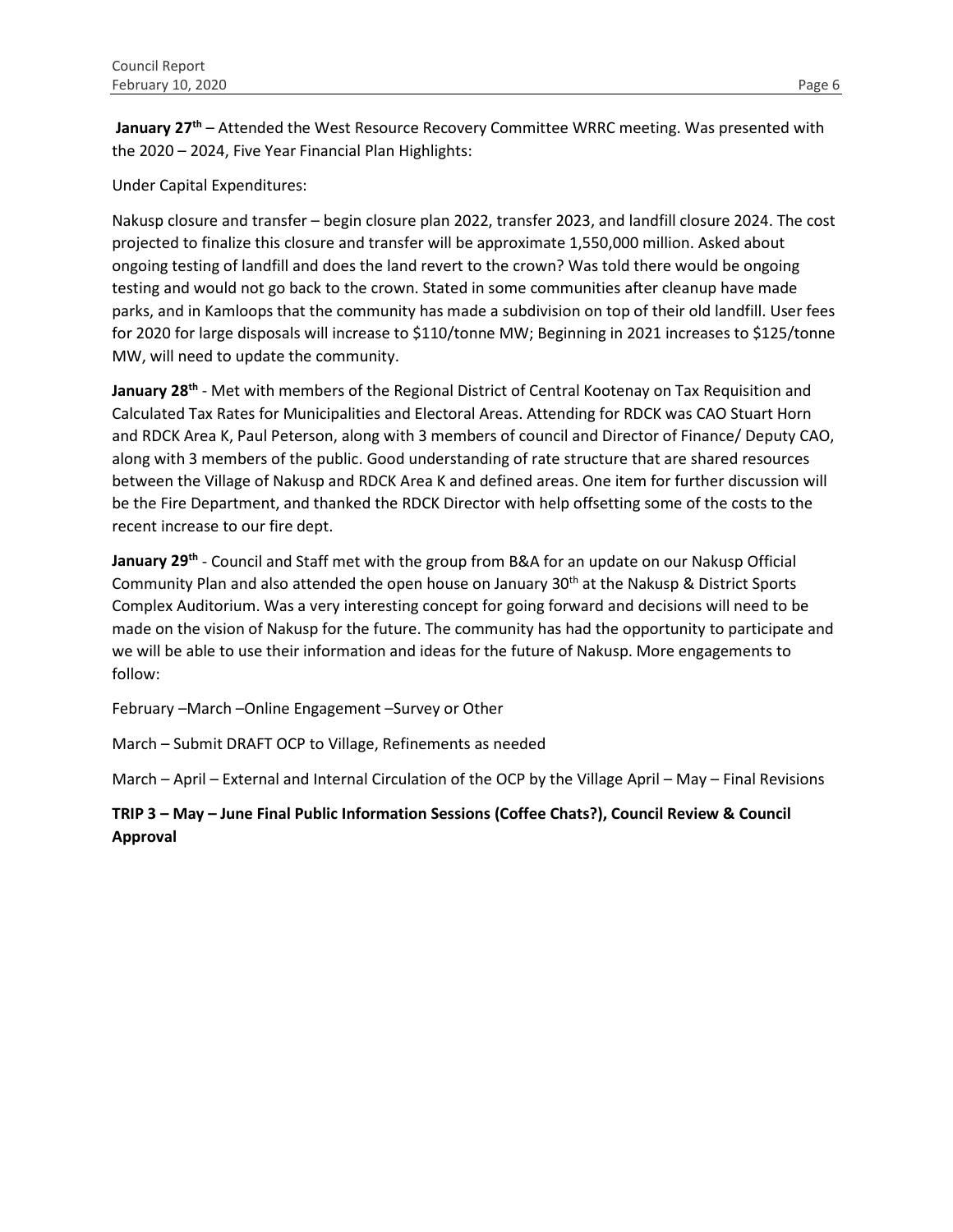







**January 29th -** Attended an Investment Ready committee meeting. The good news is that Nakusp is having a record year for development. Regional District of Central Kootenay Permit Statistics to the end of August show a building boom in Nakusp. \$4.9m in Building Permits have been taken out so far this year, across 25 Building Permits, which is higher than any year on record, including the heights of 2007 and 2010, and represents over half of the value in the Region.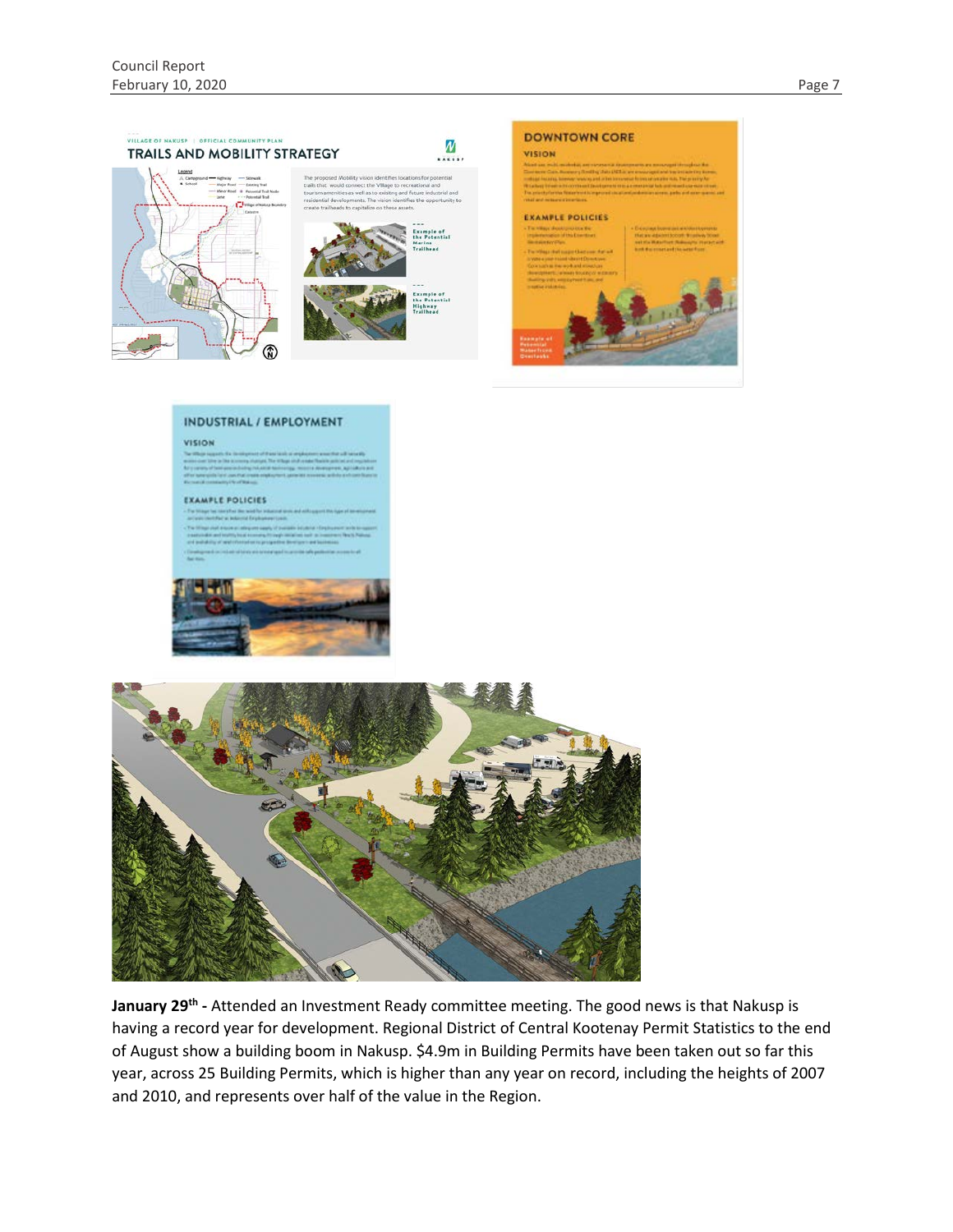The recent Nakusp and Area – Rental Property Management Feasibility Study by Incentica, February 2019, determined that Nakusp is growing at 2.3% per year, and that there are approximately 230 rental units in Nakusp out of a total of 760 private households. It also determined that 74% of Nakusp houses were built before 1981."The shortage of long-term rental accommodation has been identified as a deterrent for individuals and families who are considering moving to the Nakusp area, and therefore is considered a constraint on economic growth for the region.

**Next steps** include assisting owners in preparing plans, concept drawings and pro formas to support their investment in development or marketing of opportunities. Village Staff are always available to discuss opportunities and address questions. Future articles will provide recommendations and ideas on how to work with the Village, navigate the Official Community Plan, Zoning and Development Bylaws, and how to optimize development and investment. IRN is a partnership between the Village of Nakusp, both Council and Staff, your Nakusp & Area Development Board, Nakusp and District Chamber of Commerce, Columbia Basin Trust, and Arrow & Slocan Lakes Community Services. Please find more information at [https://investmentreadynakusp.ca/.](https://investmentreadynakusp.ca/)

### **January 30th - ColumbiaBasin Broadband Corporation CBBC Planning Session and Next Steps**

Slocan – Nakusp Connectivity Planning Session at Silverton Memorial Hall with representation from council Nakusp to Slocan, municipal staff, RDCK Director, CBT, and Ministry.

#### **CBBC update on the Fiber Optic Backbone Project:**

Design and Permitting: we continue to work on permitting processes on numerous fronts and have multiple applications proceeding in parallel.

Here is a snapshot of where we are at:

- Slocan Heritage Rail Trail: In December, we received a 'notice of final review' from the province regarding the License of Occupation application. In order to meet all the final deliverables to receive the final License of Occupation, we need to receive approval from the Agricultural Land Commission (ALC has indicated that response expected in early February) and demonstrate that we've obtained a Heritage BC Site Alteration Permit (permit application submitted). Timelines associated with receiving both the ALC and SAP approvals are of course outside of our control. We hope to have all the permit dependencies wrapped up in the spring/summer and have the License of Occupation executed.
- Slocan Lake/Summit Lake: The public consultation and referral process associated with the License of Occupation closed at the end of December. The province has informed us verbally that no concern or issue has been raised (so far) that would prevent the application from moving to a 'notice of final review' phase. After several discussions, RDCK has confirmed that Watercourse Development permit is not required. The fiber cable shore landings (Slocan, Silverton, New Denver, Rosebery, north end of Slocan Lake) require a Section 11 Water License. Our permit application for Section 11 is currently active and the referral window is open. We've had two First Nation's indicate that they will be conducting a review of the application. We'll be meeting with FLNR staff this week to discuss status of the Section 11 application.

**Hills to Nakusp to Shoreholme: the aerial/pole access component is reliant on a request currently in Telus' queue to determine an estimate for utility pole 'make-ready' costs.**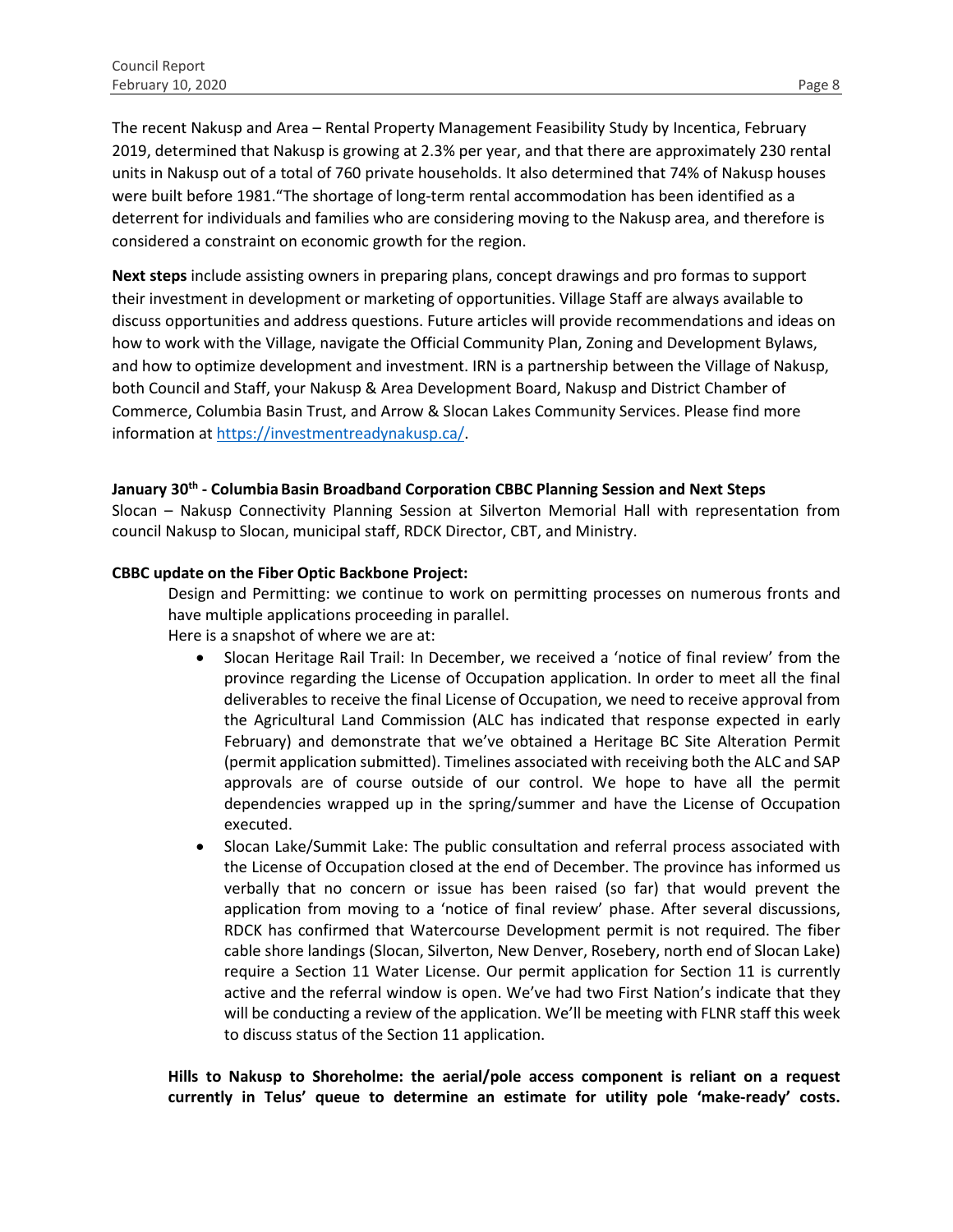**Unfortunately, despite numerous escalations we've had no tangible updates from Telus on this application. The CBBC team has begun reflecting on a possible 'Plan B' in the event that the Telus application doesn't come to fruition. Should a 'Plan B' become a viable alternative, we'll provide more substantive information to you. Due to the slow process we may not begin the Hills to Nakusp line until middle of summer of 2021, so possibly two years away yet – Very Frustrating!!!**

- Procurement: In December, CBBC issued three separate RFPs (on BCBid) for underground, submarine and aerial fiber construction. Those RFPs are scheduled to close in February, the evaluation and subsequent award process will follow.

- Project Schedule: As noted in previous updates, we are beholden to the permitting process and the time necessary for the issuance of required permits. In addition, given weather, environmental and recreation construction windows the most precise we can be at this stage is to provide a range: construction will likely take place between in the Fall/Winter 2020.

Project Website: a reminder that we maintain a website containing pertinent info about the project. **<https://broadband.ourtrust.org/projects/slocan-valley-fibre-optic-backbone-project/>**

**Also prior to this CBBC meeting** some of the representatives met with Elena Kinakin who is the CEO of TeraSpan Networks Inc. TeraSpan Networks Inc. was founded in 2000, in Vancouver, BC. The company is registered with the CRTC as a Non-Dominant Carrier and is headquartered in British Columbia, Canada. TeraSpan successfully designs, builds, and maintains fiber optic networks that dramatically improve the economics of network deployment by reducing costs and increasing the speed of deployment. They are looking at putting together a proposal to provide fiber-to-the-home, including residential and business internet service, IPTV and IP telephone service in our region, at no cost to the municipality. All the cable would be underground to each home, business, or industrial no wireless or wires hanging off poles, no worries of radioactive waves as some residents have expressed concerns.

**TeraSpan is a Full-Service Fiber Provider -** At TeraSpan, they rapidly deliver the fiber optic infrastructure that is needed to support high speed / high bandwidth demanding services and data transmission. The experience gained by building and maintaining networks for many years gives TeraSpan the ability to provide quality, reliable, and low impact solutions to our customers. TeraSpan provide a variety of solutions for:

• Carriers, municipalities, healthcare authorities, and private network operators.

Their solutions range from full turnkey network deployments, network design and maintenance, microtrench network deployment products and dark fiber lease / IRU.

Their customers find that TeraSpan's deployment solutions provide both installation cost savings and reduced time to market when compared with other traditional deployment methods. Click on their link to fully understand what they are capable of.

<https://www.teraspan.com/>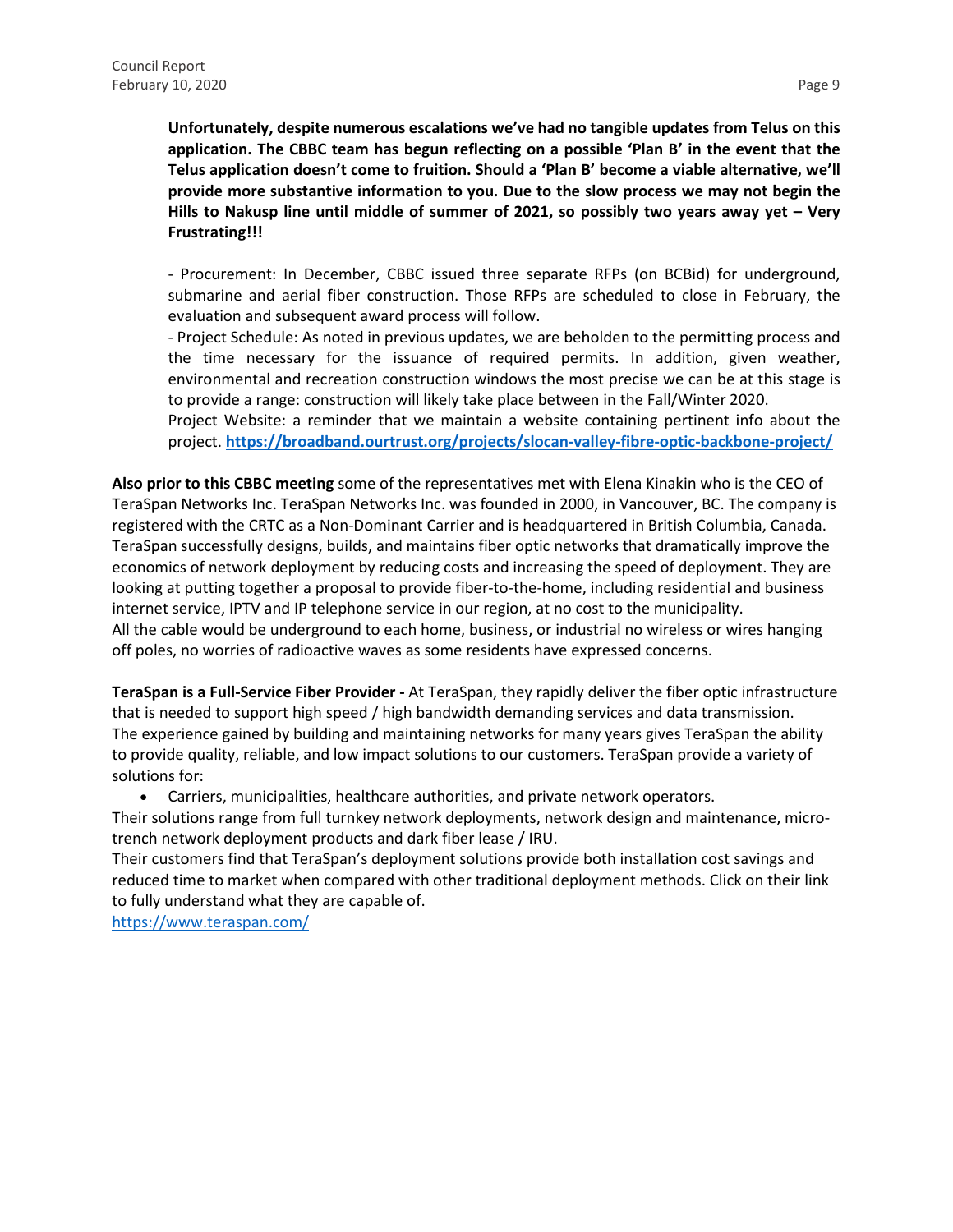

# **FTTX Deployment Services**

Let us assist you with everything

**SERVICES** ABOUT US CON

Canada.

Learn more



# **Dark Fiber Network** Lease

TeraSpan offers customers with the ultimate fiber optic connectivity solution. With dedicated dark fiber leases, customers are able to connemultiple facilities with a dedicated private fiber optic network.

Learn more

- Teraspan are proposing that the network they implement would be "open", i.e. other ISPs would be able to buy bandwidth on the fiber-to-the-home network at wholesale prices, and so homes and businesses would not be wholly dependent on Teraspan for service. This helps to provide some protection for the citizen, but the open network promise may not get carried over to TeraSpan heirs and successors.
- The prices that Elena was proposing were very competitive when compared with older technology (e.g. cable, wireless, ADSL). \$59/month for 25mbps, \$69/month for 50mbps and \$99/month for 1Gbps. They are comparable with fiber based plans from Telus, Columbia Wireless.
- It would be worth asking how others have dealt with the ownership question. I couldn't see anything on the Northern Development website that considered ownership of the network asset after implementation. If TeraSpan end up owning the network to everyone's home, then they have a very good deal, as they are effectively paying 25c on the dollar for the implementation of a last mile network to a captive market. This will be a valuable asset that they will have on their balance sheet but will only have had to pay 25% of the cost.
- It is probably worth pointing out (based on the conversation that we were involved after the meeting) that education and healthcare organizations (ALH) will be committed to Telus due to the province-wide contract for some years to come. While it is up for renewal, as Dave Lampron pointed out, it will be very difficult for anyone to unseat Telus from this.
- Did state TeraSpan would have two IT techs stationed in the valley for repairs and monitor.

**Possible opportunities**: This certainly seems like an opportunity to partner with a technology firm. I don't think it makes sense for the Village to get into the ISP business but partnering on some basis which avoids the risk of the village being held hostage by a commercial vendor would be worth exploring.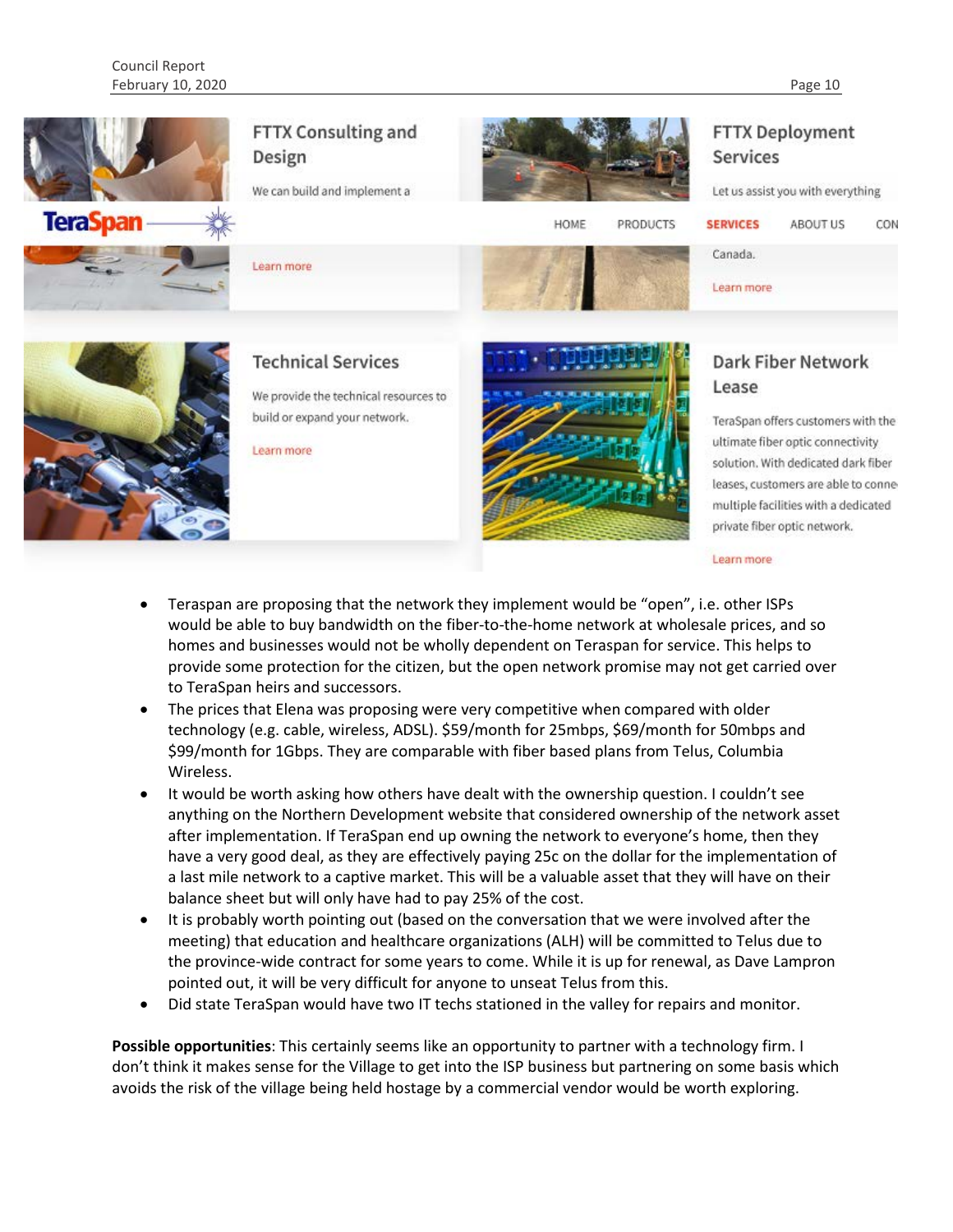Would require a clause that is a legal contract that states if at any time this company defaults or receivership/ bankruptcy the municipality takes full ownership at a reasonable price (cannot sell to someone else).

We have the asset (community) and could look at reaching an agreement of a percentage agreement between both parties.

We are also in a dilemma as the granting deadlines from the Federal Government 50% and the Provincial Government 25% may dry up before the BACKBONE arrives to Nakusp.

From New Denver to Slocan these communities will be a year well ahead of us and would have already applied for the funding while Nakusp and area are still in limbo!!

Need to decide next steps, do we ask CBBC to complete the backbone from the ESB site to Summit Lake using the old rail trail bed to speed up the process, so we are near ready at our end. The proposed site for the backbone would also be built that means the building that will house the backbone and dark fiber, plus the fence, generator, and propane would be already to go.

Do we apply for the funding now and invite this company with our proposal to lay the dark fiber for now? This means the dark fiber would already have been built underground 18 inches in depth to property lines, homes, businesses, and commercial/industrial.

Note: the dark fiber would only be at their property lines giving the owners the choice to purchase this service or not. This approach would be near ready at our end in Nakusp and area when the backbone does arrive.

Do we invite TeraSpan for a presentation to council, staff, and the community along with discussion on the proposals above that I have presented?

Dark fiber refers to unused fiber-optic cable. Often companies lay more lines than what's needed in order to curb costs of having to do it again and again. The dark strands can be leased to individuals or other companies who want to establish optical connections among their own locations.

I believe was stated would cost \$4000.00 on average to construct the dark fiber underground 18" in depth to each home? 1000 homes would cost 4 million? \$99/month for 1Gbps to 1000 homes = 1.2 million per year

Elena did state that she said it would take 1500 homes/businesses to make economic sense to invest in the network.

**January 29th** I met with one of the Nakusp Launch Society members to decide next steps for our Nakusp Breakwater and Marina. Also wish to share the facts of the Nakusp Breakwater and Marina that have been recently been misconstrued.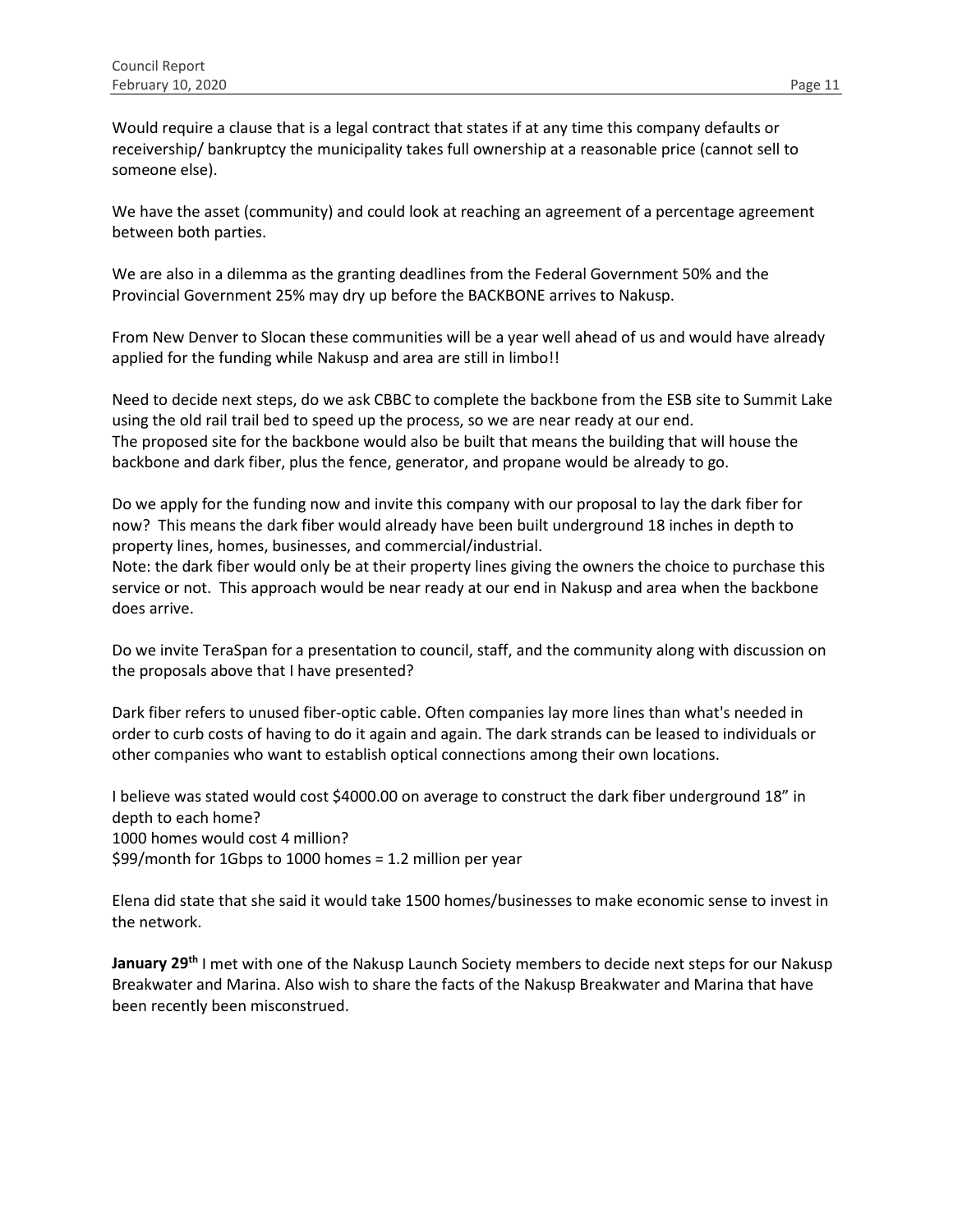

Under the terms of the 1980 agreement and 1982 modification agreement between BC Hydro, the Village of Nakusp, and the Nakusp Volunteer Launch Society, BC Hydro constructed the Nakusp marina, paved parking lot, fencing, lighting, rest station facility and marina breakwater at a cost of \$3million between 1980 and 1986. In 1986, BC Hydro constructed an additional western breakwater for the marina at a cost of 2.2million.

As per the agreement, the marina and breakwaters were transferred to the Village upon completion, and BC Hydro has no further obligation to maintain this asset.

The breakwater and marina are now nearly 40 years old and the life cycle given at the time we were told to be 20 to 25 years. The volunteer non-profit launch society and the Village of Nakusp over these years have worked very hard to keep up with the maintenance, but the costs have gone above the Village reserves and the volunteer nonprofit launch society funds. It has come to a point where the breakwater is now past its lifetime and beyond repair and any further maintenance of the marina is futile due to the massive storms and the fluctuation of the lake.

I am unsure why the Village of Nakusp/Launch Society of the day entered into an agreement in 1980 and 1982 with BC Hydro to take ownership of a burden that was way too big for our small community to undertake and to maintain. But we are "not" here today to judge the past, we are looking past the past ... looking for solutions! So that the community does not lose a significant economic loss to this community.

On September 26, 2013 a letter was received from the BC Comptroller of Water Rights stating: "It appears that the breakwaters provide protection mostly to the marina, and the marina in turn appears to provide protection to the boat launch. The marina was not included in the Order to BC Hydro to provide reservoir access hence there is no license obligation or their part toward it,

The above leads me to conclude there currently is no water license requirement by BC Hydro to maintain or replace the breakwaters at Nakusp. Should there come a time however when the marina is no longer there, BC Hydro would be responsible for providing breakwaters to protect and allow safe use of the new boat launch.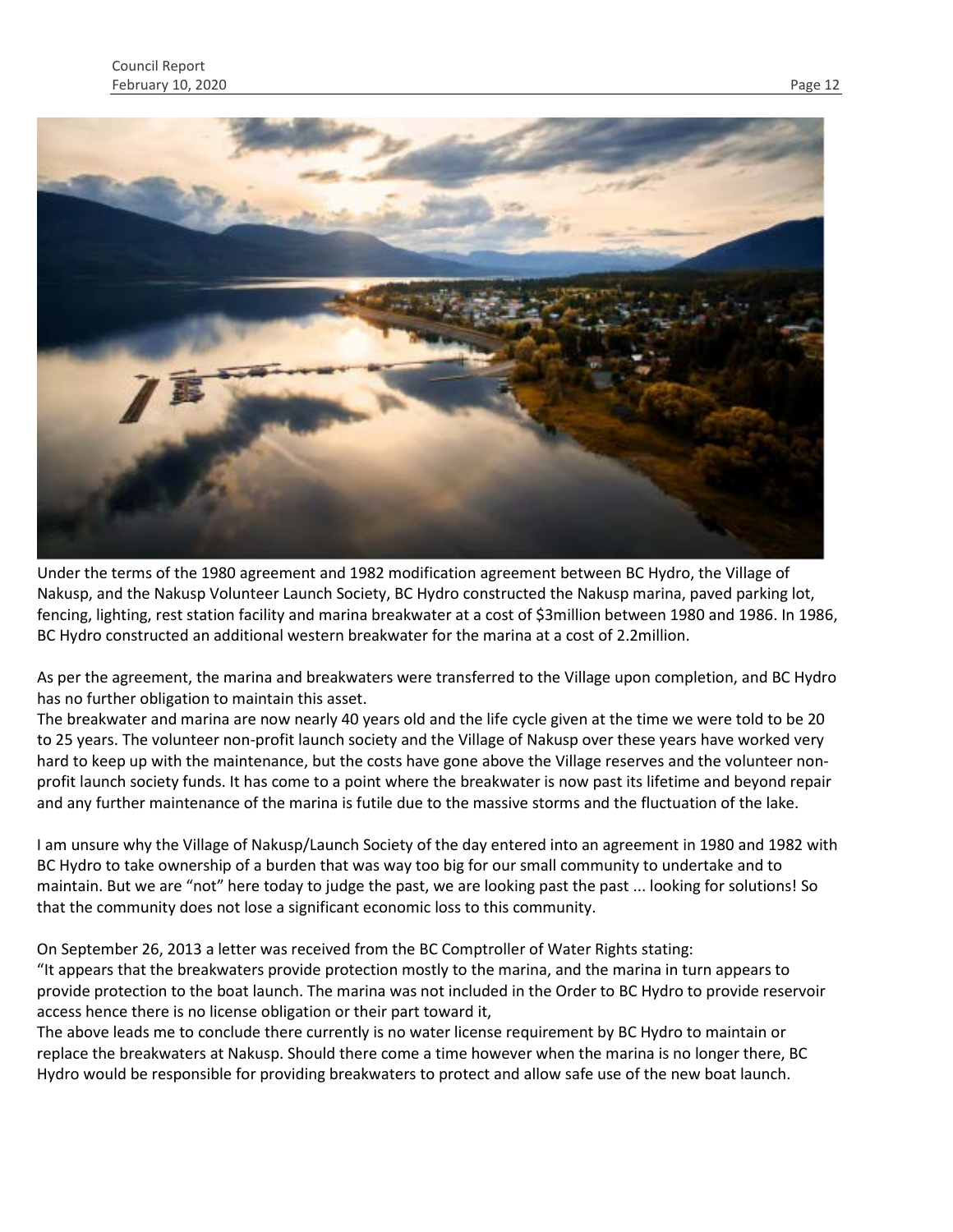Glen Davidson, P.Eng. Comptroller of Water Rights"

Over the past few years past and present council have reached out to BC Hydro at UBCM conferences, and other meetings to ask for help, knowing full well that both parties knew there was a previous agreement in 1980 that stated BC Hydro has no legal obligation to assist with repairs.

BC Hydro recently has come forward and offered a one-time only contribution of \$100,000 to help assist with the breakwater and wish to stay committed to be a good partner in the community. (There is that very small matter of 200-240 million they owe us for the bridge promised, and the loss of acres of arable land and fourteen lake-shore communities ... but that's another story.)

Behind the scenes we have been looking for solutions and reaching out to search for more funds, knowing the onetime only fund of \$100,000 from BC Hydro would only fund for an engineer study, does not include the legal, liability, and environmental, yet let alone the breakwater structure costs that could easily amount to over \$500,000 this figure does not include the rebuilding of the marina in stages once the breakwater is in place.

Currently we are working with the volunteer launch society to help bring local knowledge, businesses, corporations and others to rebuild both breakwaters so that we do not lose this marina, and the significant economic loss to this community. Note: BC Hydro has also acknowledged that they may be willing to help in some capacity if they see more community involvement!!!

Have also reached out to Columbia Basin Trust to help with funding this facility, but their policy is not to fund municipal infrastructure. I thank CBT for what they have contributed to our community over the past years and future endeavours and crossing fingers possibly could break this small rule that brings economic benefit to our community, also apologize if words were taken recently out of context.

So please do not judge these two corporations until all the facts are known.

We are now reaching out to the whole community for your support, solutions, ideas, recruitment, for the building of the new breakwater if it is at all possible.

The launch society meetings are happening soon, so please reach out to these society members if wish to help in any capacity.

The most powerful force ever known on this planet is human cooperation!!

**February 3rd** – Caribou Maternity Penning update at our own Nakusp Hot Springs property. Met with Bob Keating CBC reporter who covers the Kootenay's along with Hugh Watt, Frances Swan, Paul Seaton, and myself.